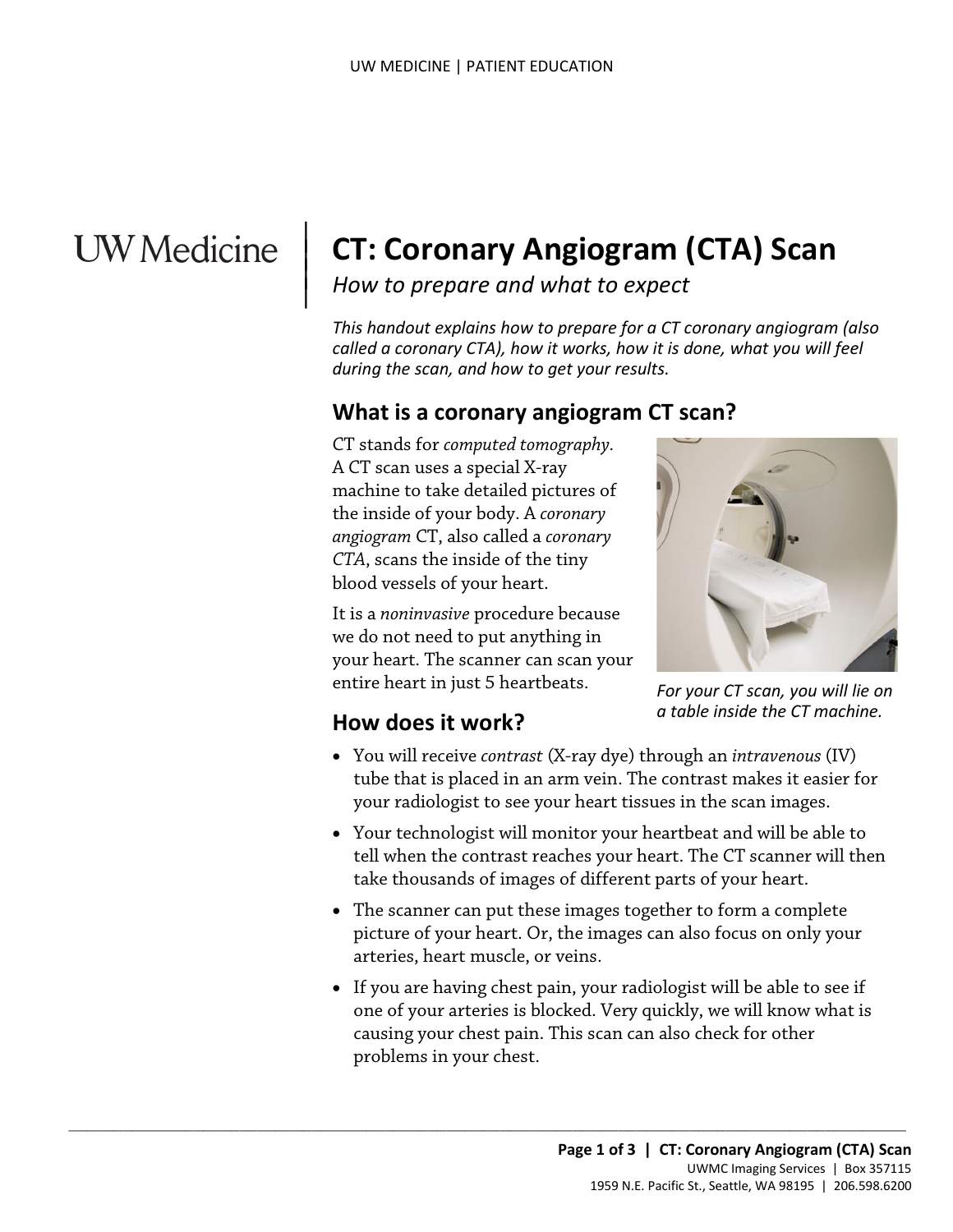

*A CT image of the heart and coronary arteries*

#### **How do I prepare?**

- Keep taking your prescribed medicines as usual.
- *Women:* Tell your provider if you are pregnant.
- Starting 12 hours before your scan, do **not** eat or drink anything that contains caffeine. This includes coffee, some teas, some kombucha drinks, energy drinks, some sodas, chocolate, and foods with coffee flavoring.
- Do **not** take energy pills or diet pills the day before or the day of your scan.
- *Men:* Do **not** use Viagra, Levitra, Cialis, or any similar medicine for 24 hours before your scan. These drugs affect how your body reacts to the medicine you will receive for your scan.

# **On the Day of Your Scan**

- We advise that you eat only a light meal before your scan.
- Wear loose, comfortable clothes.
- Take your medicines as usual. Bring to your appointment a list of the medicines you are taking and give it to the technologist.
- Check in at Radiology **30 minutes before** your appointment time. A staff member will check you in at the Radiology front desk.
- *Women:* If there is any chance you may be pregnant, tell the CT technologist **before** the scan begins.
- We may ask you to remove any jewelry or any tops with a zipper or snaps. Metal objects may affect the scan.
- CT scans use X-rays. Because of this, you may not have a family member or friend in the CT room during the scan.

# **Urgent Care**

Even if you have a scan scheduled, be sure to get care as needed for any heart problems. **If you have chest pain, call 911 and ask to be taken to the UWMC Emergency Department.**

#### **How is the scan done?**

 $\_$  ,  $\_$  ,  $\_$  ,  $\_$  ,  $\_$  ,  $\_$  ,  $\_$  ,  $\_$  ,  $\_$  ,  $\_$  ,  $\_$  ,  $\_$  ,  $\_$  ,  $\_$  ,  $\_$  ,  $\_$  ,  $\_$  ,  $\_$  ,  $\_$  ,  $\_$  ,  $\_$  ,  $\_$  ,  $\_$  ,  $\_$  ,  $\_$  ,  $\_$  ,  $\_$  ,  $\_$  ,  $\_$  ,  $\_$  ,  $\_$  ,  $\_$  ,  $\_$  ,  $\_$  ,  $\_$  ,  $\_$  ,  $\_$  ,

- A CT technologist will start your IV and then the nurse will prepare you for the scan. This nurse will care for you during the scan.
- We will give you medicine through your IV to slow your heart rate slightly.